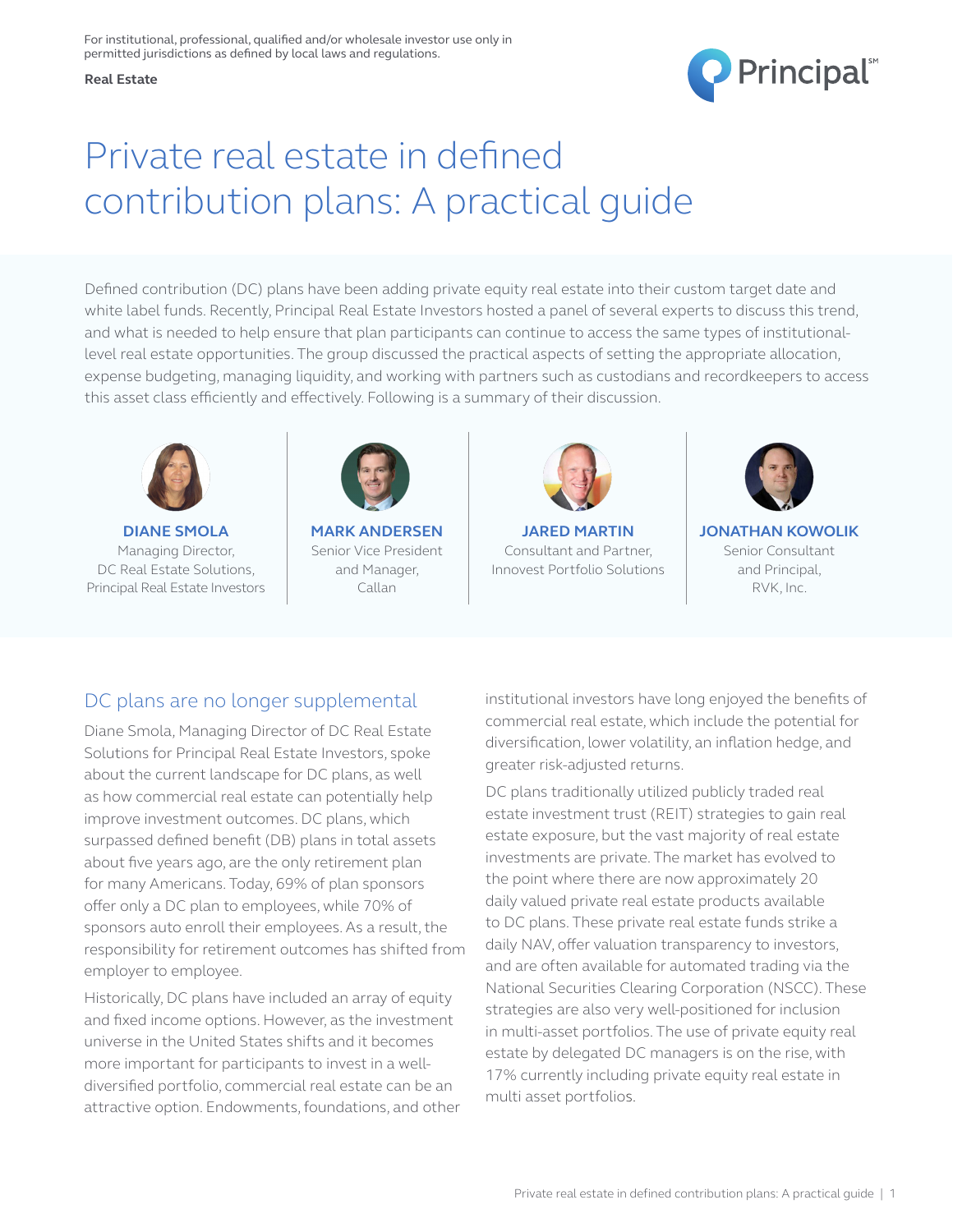#### Exhibit 1: The commercial real estate universe

A fundamental and distinct asset class, totaling more than \$14.8 trillion, with \$8.9 trillion in private equity real estate<sup>2</sup>



• Commercial real estate represents a meaningful piece of the investment universe in the U.S.



**Commercial real estate universe in the U.S. 2**

- Commercial real estate remains primarily privately owned
- Fragmented & inefficient nature can create opportunities to add value at various points in the economic cycle

1 As of 4Q 2020. Source: Property and Portfolio Research (PPR), Wilshire 5000, Barclays US Universal. 2 As of 4Q 2020, Source: Federal Reserve, NAREIT, CoStar. Presented in \$ trillions.

# Key considerations when adding private real estate to a portfolio

One of the benefits of adding private real estate to a multi-asset portfolio is the potential to achieve the same expected return as a traditional 60/40 portfolio—but at a lower expected level of risk. Managers use a wide variety of approaches to private real estate allocations in multi-asset portfolios: some use a static 5% allocation while others employ a variable allocation ranging anywhere from 5% to 20%.

There are four primary considerations when adding private real estate to a portfolio:

- **• Valuation:** At a minimum, the valuation methodology should include annual independent third-party property appraisals and quarterly limited scope appraisals. A more robust valuation methodology can also include a monthly statement of values by an independent consultant and the daily reflection of new market information like new leases.
- **• Cashflow management:** Establish cashflow management practices. And have a contingency plan in place for accessing liquidity during market dislocations when liquidity may be reduced or limited.
- **• Management fees:** Fee budgeting is also critical. Management fees for private investments are higher than those in the public market, so determine where and how to allocate the overall fee budget.
- **• Onboarding:** Onboarding the investment can take significant time, so advanced planning is prudent. Onboarding depends on coordination of the key partners involved; understanding their roles and responsibilities will help lead to successful outcomes.

#### Exhibit 2: Operational considerations—Adding private equity real estate to DC plans



**Fair market value**

**Cashflow management**

**Management fees**



**Onboarding**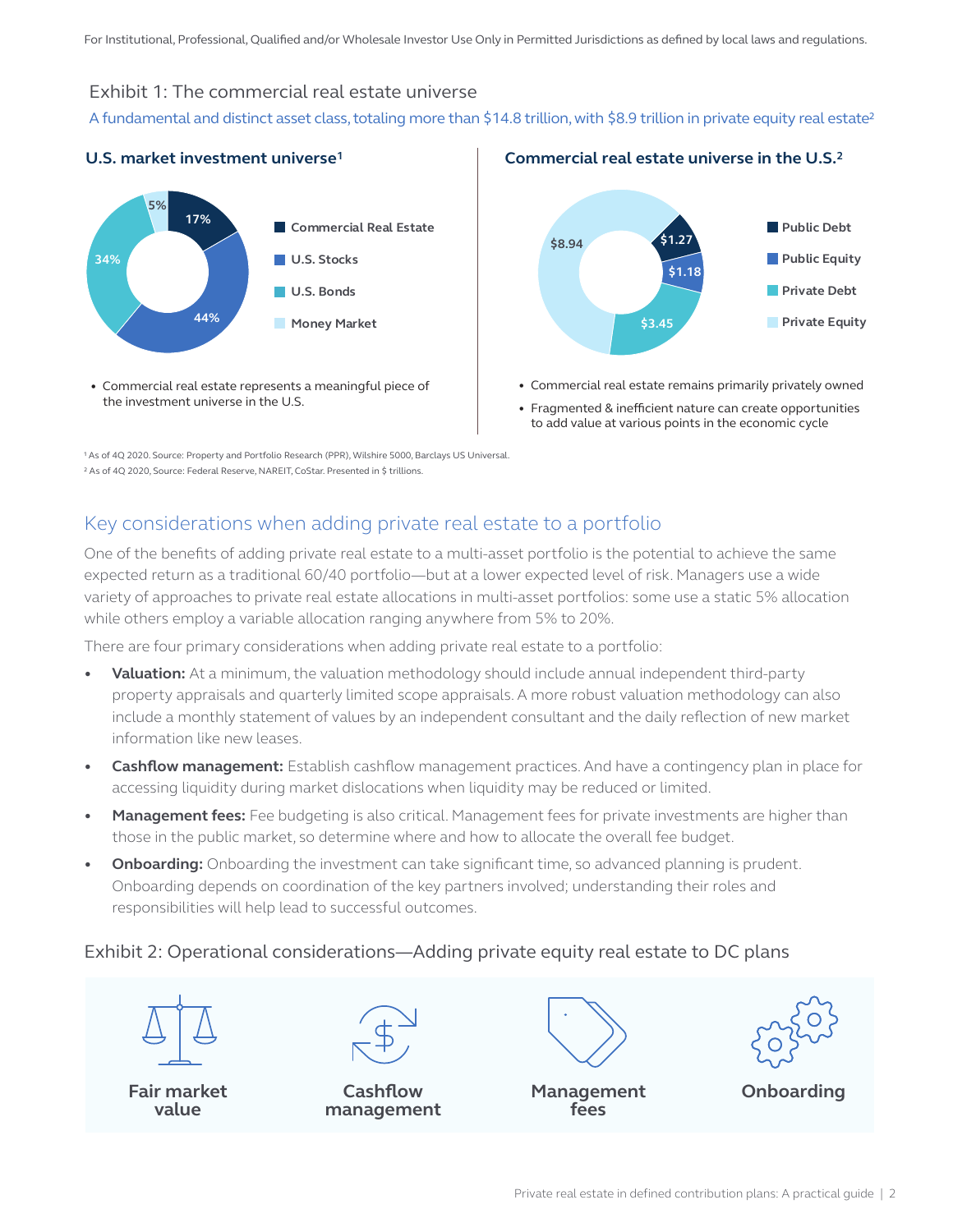Mark Andersen, Senior Vice President and Manager at Callan, shared his firm's experiences helping institutions incorporate commercial real estate allocations into their portfolios. As DC plans replace DB plans as the retirement savings vehicle of choice and are now available to most American workers, Callan believes that the investment strategies from generations of DB plans can be applied to DC plans as well.

Institutional commercial real estate is a cornerstone of retirement plan investing but remains inaccessible to many savers due to its complexity and the private nature of the asset class. REITs have long been used as a substitute for private real estate in DC plans, and while the underlying asset is consistent, the securitization process introduces and imposes equity volatility and correlation that materially impacts the participant experience. Target date funds have a great deal of public equity, and in some cases if the REIT can be reduced and replaced with access to commercial real estate directly, it can improve the participant experience.

For DC plans, the participant experience is very important. The drawdowns that REITs can experience may make these products less attractive for DC plans and plan participants. The potential for equity market downside risk mitigation provided by private real estate can potentially reduce the risk that a participant will leave the plan. While REITs have experienced drawdowns in parallel with general equities, in some cases private real estate did not drawdown at all or the drawdown was quite muted.

Private real estate has also exhibited attractive diversification benefits relative to other staple asset classes in target date funds. This is not only true for equities, but bonds as well. Private real estate has shown more correlation to inflation than other asset classes, a valuable element in today's market environment.

|                  | <b>Inflation</b> | <b>Equities</b> | <b>PytRE</b> | <b>REITS</b> | <b>Bonds</b> |
|------------------|------------------|-----------------|--------------|--------------|--------------|
| <b>Bonds</b>     | (0.21)           | (0.32)          | (0.19)       | 0.03         | 1.00         |
| <b>REITS</b>     | 0.15             | 0.70            | 0.16         | 1.00         |              |
| <b>PvtRE</b>     | 0.23             | 0.10            | 1.00         |              |              |
| <b>Equities</b>  | 0.07             | 1.00            |              |              |              |
| <b>Inflation</b> | 1.00             |                 |              |              |              |

#### Exhibit 3: Powerful diversifier Correlations for 20 years ended December 31, 2020

Inflation = CPI-U, Equities = Russell 3000 Index, PvtRE = NCREIF ODCE = wt Net Index, REITs = FTSE NAREIT Equity Index, Bonds = Bloomberg Aggregate Index

Sources: Callan, U.S. DOL, Russell, NCREIF, FTSE, Bloomberg

Additionally, cost is undoubtedly a factor for target date funds and DC plan design. There is no passive private real estate, so inclusion of this asset class will likely be one of the most expensive elements of a target date fund or multiasset fund. Callan believes that prudent usage of active management and its fees can benefit retirement plan savers, and that private real estate is among the highest value exposures for a fee budget.

## Valuing private real estate in DC plans

Jared Martin, Consultant and Partner at Innovest Portfolio Solutions, discussed how fiduciaries view the value private real estate provides relative to other asset classes. Part of fiduciary responsibility is not only the duty of loyalty to participants, but the duty of process. This includes making sure that DB and DC participants have access to similar opportunities. Investing in direct real estate is a perfect example of the transition over the years away from just equity or fixed income investments.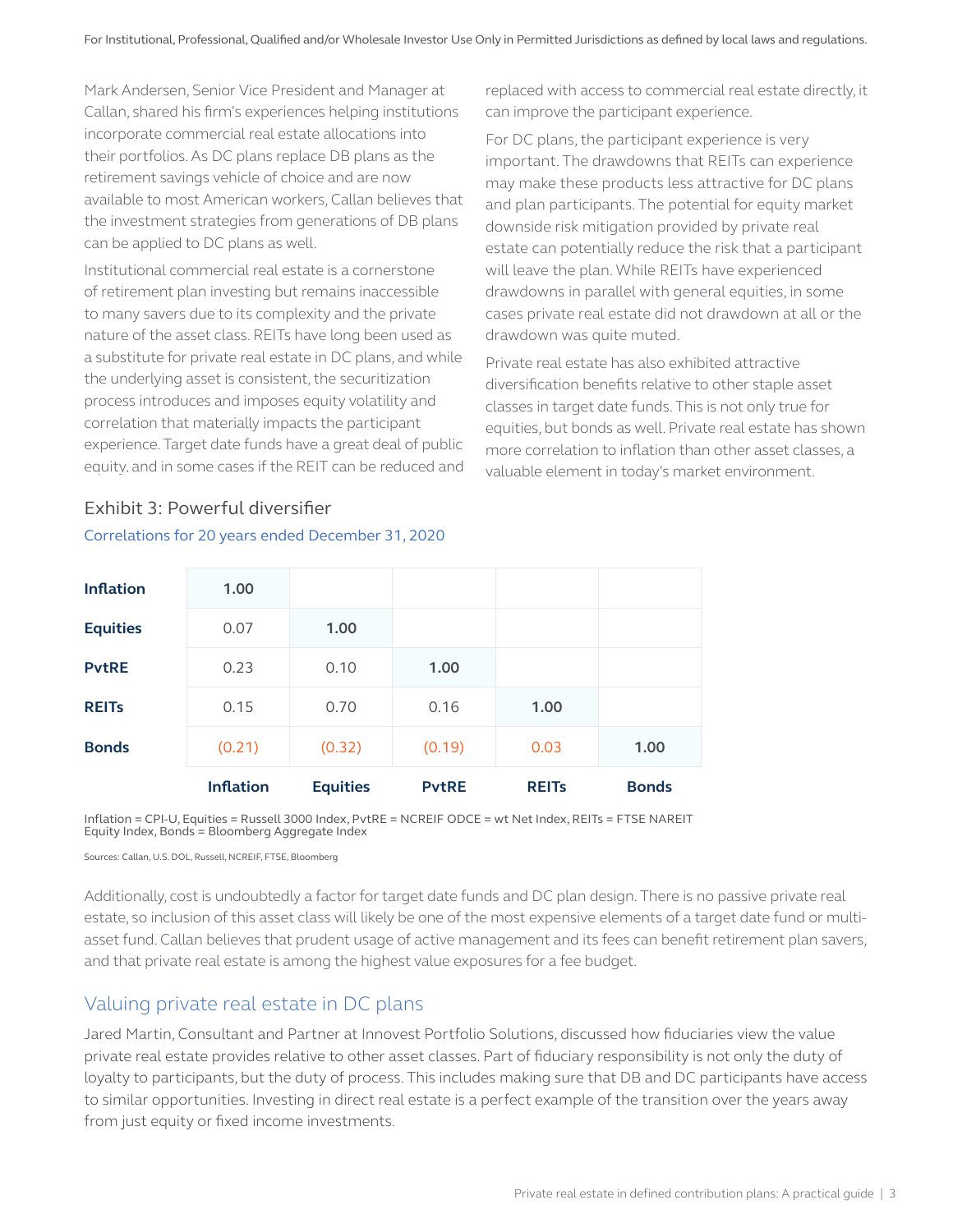One of the core reasons direct real estate is an appealing investment for participants is its return characteristics. Private real estate returns, as part of a portfolio, are driven by income distributions and the price appreciation of underlying properties. Historically, real estate has also performed well in rising rate environments, posting positive total returns in all rising rate periods since 1977. The volatility and diversification benefits of investing directly in real estate are also important to highlight. Public REITs can experience more volatility due to more market risk and correlation to the broader equity markets, while the institutional focus of direct real estate investing can help reduce volatility.

### Implementing private real estate strategies

Jonathan Kowolik, Senior Consultant and Principal at RVK, Inc., spoke about structural and operational issues to consider when investing in private real estate. Of the most critical: detailed consideration of operational topics and careful collaboration with stakeholders. Developments within private real estate funds, as well as other alternatives for DC plans, have facilitated the incorporation of private real estate in daily valued and daily liquid offerings. This has created more products available for trading via the NSCC daily valuation principles. While the multi-manager structure does help to isolate some of the concerns that may exist with incorporating private real estate in a diversified fund, it still requires effective daily pricing and consideration of liquidity and cashflow issues.

There are many stakeholders involved with implementing a private real estate allocation. These include:

- The investment manager investing the assets
- The plan recordkeeper that aggregates the daily participant trades and may provide investment option level trading
- The trustee/custodian that settles trades and reconciles with the recordkeeper
- The fund accounting services provider and trading agents
- Clients and advisors, who provide critical perspectives for initial implementation as well as review on an ongoing basis.

Stakeholders must consider a robust set of topics that will take time to fully comprehend. It's also prudent for investors to establish an ongoing review and documentation process with their partners to help ensure operational excellence and to continually consider and adopt best practices (which change regularly). Key topics to discuss include establishing target allocations, determining if a liquidity buffer (e.g., cash) is necessary for the investment, and establishing daily cashflow procedures. In addition, conversations must cover rebalancing procedures, along with any additional operational setup activities that are necessary (i.e., updating contracts, establishing new partner relationships, evaluating fee impact). From a valuation perspective, it's also important that fiduciaries understand and document the entire input/output process and maintain ongoing discussions with stakeholders about operational readiness and procedures.

## Conclusion: New opportunities for DC plans

The shift from DB to DC retirement plans will continue, and it's important that plan participants are not excluded from opportunities to invest in the most promising areas of the market. As private equity real estate is increasingly becoming a part of DC plans, Principal Real Estate Investors believes plan participants should have access to this important asset class. By partnering with stakeholders and working to understand the challenges and opportunities within this asset class, plan sponsors building private real estate into custom target date funds or white label funds can feel confident they are giving their participants access to an increasingly important component to a diversified portfolio.